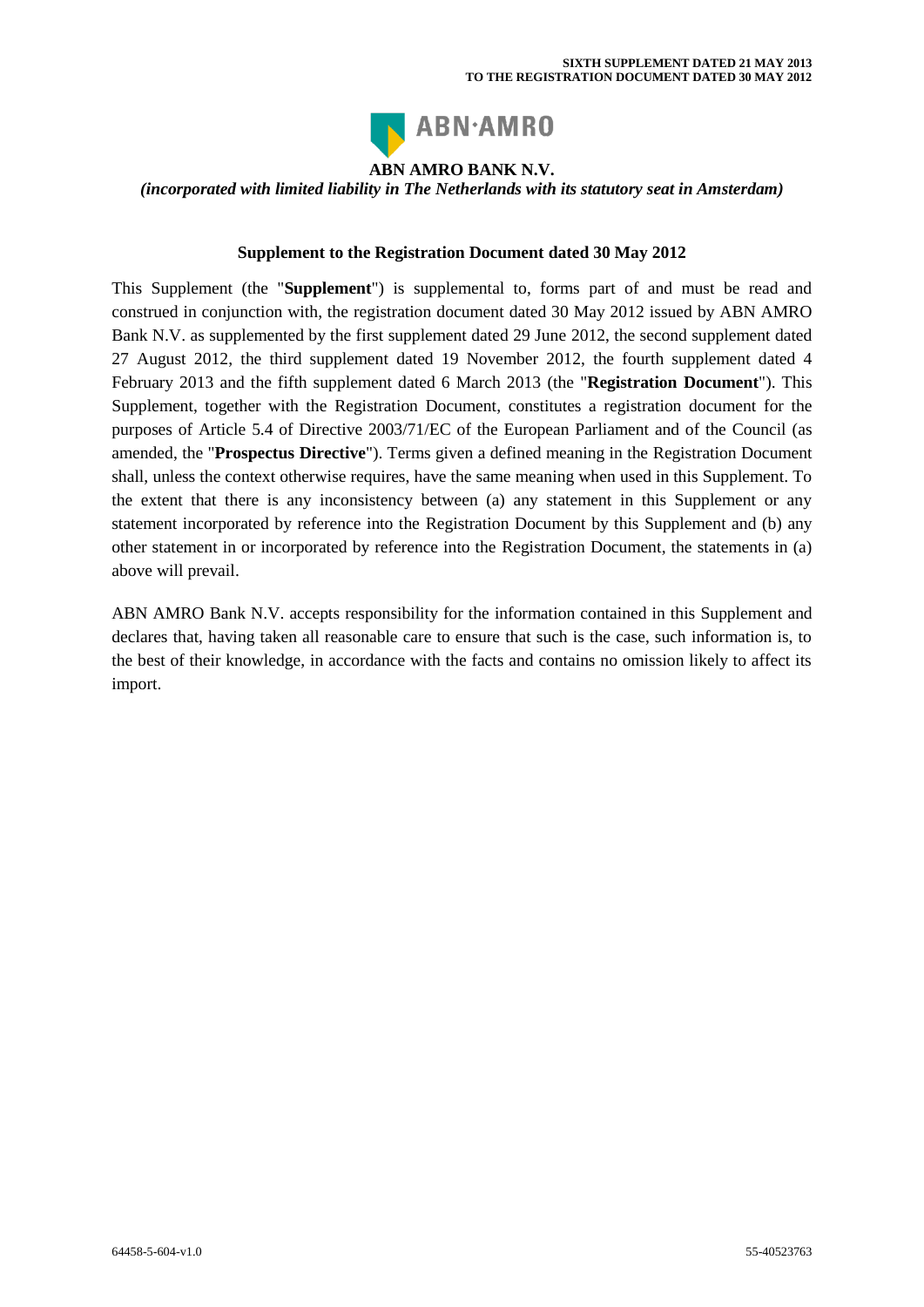No person is or has been authorised by the Issuer to give any information or to make any representation not contained in or not consistent with the Registration Document and this Supplement, and if given or made, such information or representation must not be relied upon as having been authorised by the Issuer.

The Registration Document and this Supplement should not be considered as a recommendation by the Issuer that any recipient of the Registration Document or this Supplement should purchase securities of the Issuer. Each investor contemplating purchasing any securities should make its own independent investigation of the financial condition and affairs, and its own appraisal of the creditworthiness, of the Issuer. The Registration Document and this Supplement do not constitute an offer or invitation by or on behalf of the Issuer to any person to subscribe for or to purchase any securities.

The delivery of the Registration Document and this Supplement will not in any circumstances imply that the information contained therein concerning the Issuer is correct at any time subsequent to the respective dates thereof or that there has been no adverse change, or any event reasonably likely to involve any adverse change, in the prospects or financial or trading position of the Issuer since the date hereof or, if later, the date upon which the Registration Document as supplemented by this Supplement has been most recently amended or supplemented. Investors will need to make their own investigations and financial calculations on the basis of, amongst others, the financial information incorporated by reference herein in order to make an informed assessment of the future assets and liabilities, financial position, profit and losses and prospects of the Issuer and when deciding whether or not to purchase any financial instruments issued by the Issuer. The Issuer has no obligation to update the Registration Document as supplemented by this Supplement, except when required by and in accordance with the Prospectus Directive.

The Registration Document and this Supplement do not constitute an offer to sell or the solicitation of an offer to buy any securities in any jurisdiction to any person to whom it is unlawful to make the offer or solicitation in such jurisdiction. The distribution of the Registration Document and this Supplement and the offer or sale of securities may be restricted by law in certain jurisdictions. The Issuer does not represent that the Registration Document or this Supplement may be lawfully distributed, or that any securities may be lawfully offered, in compliance with any applicable registration or other requirements in any such jurisdiction, or pursuant to an exemption available thereunder, or assume any responsibility for facilitating any such distribution or offering. In particular, no action has been taken by the Issuer which would permit a public offering of any securities or distribution of the Registration Document or this Supplement in any jurisdiction where action for that purpose is required. Accordingly, no securities may be offered or sold, directly or indirectly, and neither the Registration Document, this Supplement nor any advertisement or other offering material may be distributed or published in any jurisdiction, except under circumstances that will result in compliance with any applicable laws and regulations. Persons into whose possession the Registration Document, this Supplement or any securities of the Issuer may come must inform themselves about, and observe, any such restrictions on the distribution of the Registration Document and this Supplement and the offering and sale of such securities.

Any securities to be issued by the Issuer in connection with this Registration Document have not been and will not be registered under the United States Securities Act of 1933, as amended (the "**Securities Act**") or with any securities regulatory authority of any state or other jurisdiction of the United States.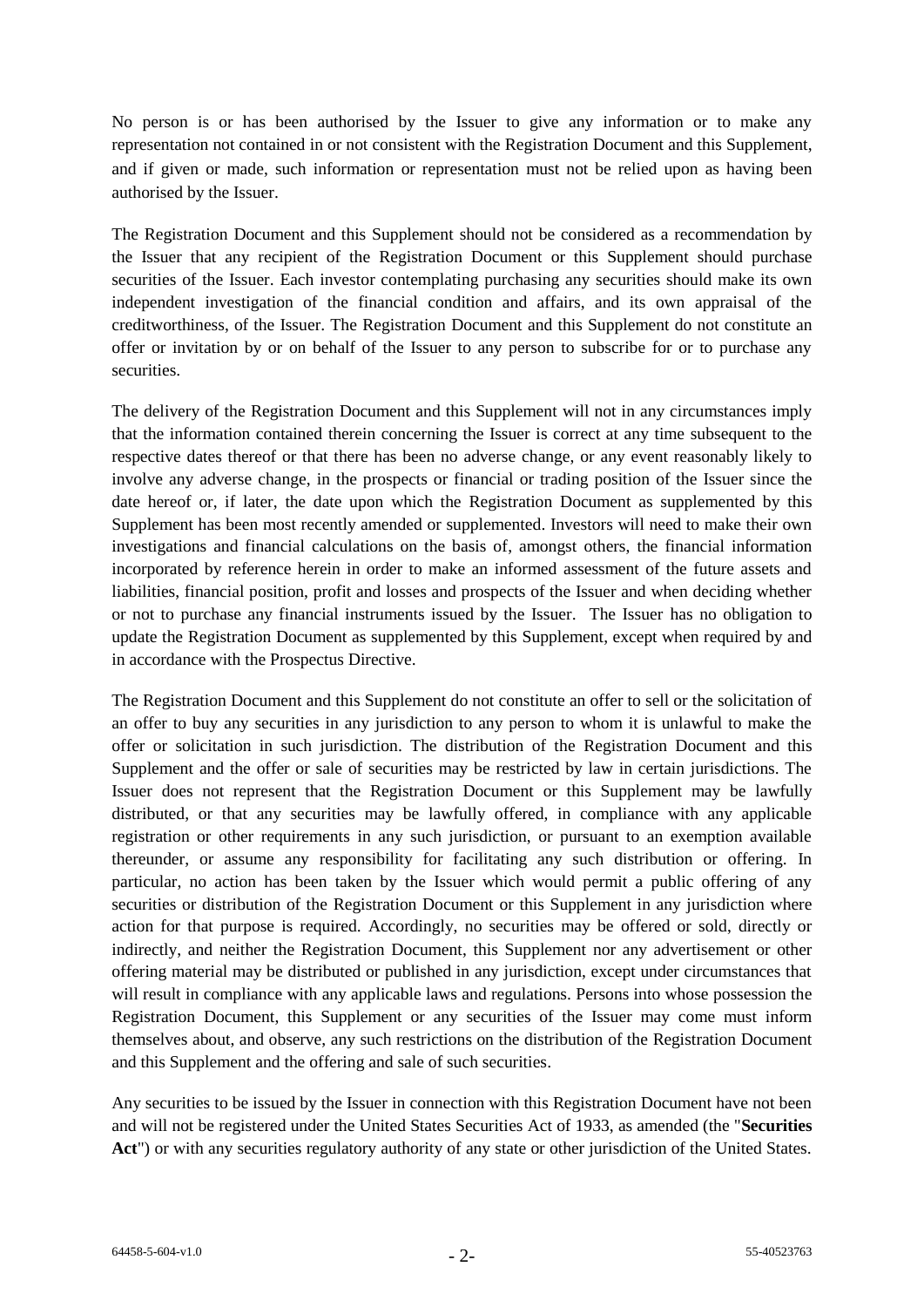Accordingly, any such securities may not be offered, sold or delivered within the United States or to or for the account or benefit of U.S. persons.

So long as the Registration Document and this Supplement are valid as described in Article 9 of the Prospectus Directive, copies of this Supplement and the Registration Document, together with the other documents listed in Section 3 *Incorporation by Reference* of the Registration Document will be available free of charge during usual business hours on any weekday (Saturdays, Sundays and public holidays excepted) from the Issuer (at its registered office of the Issuer at Gustav Mahlerlaan 10, 1082 PP Amsterdam, The Netherlands, by telephone +31 20 6282282 or by e-mail: investorrelations@nl.abnamro.com).